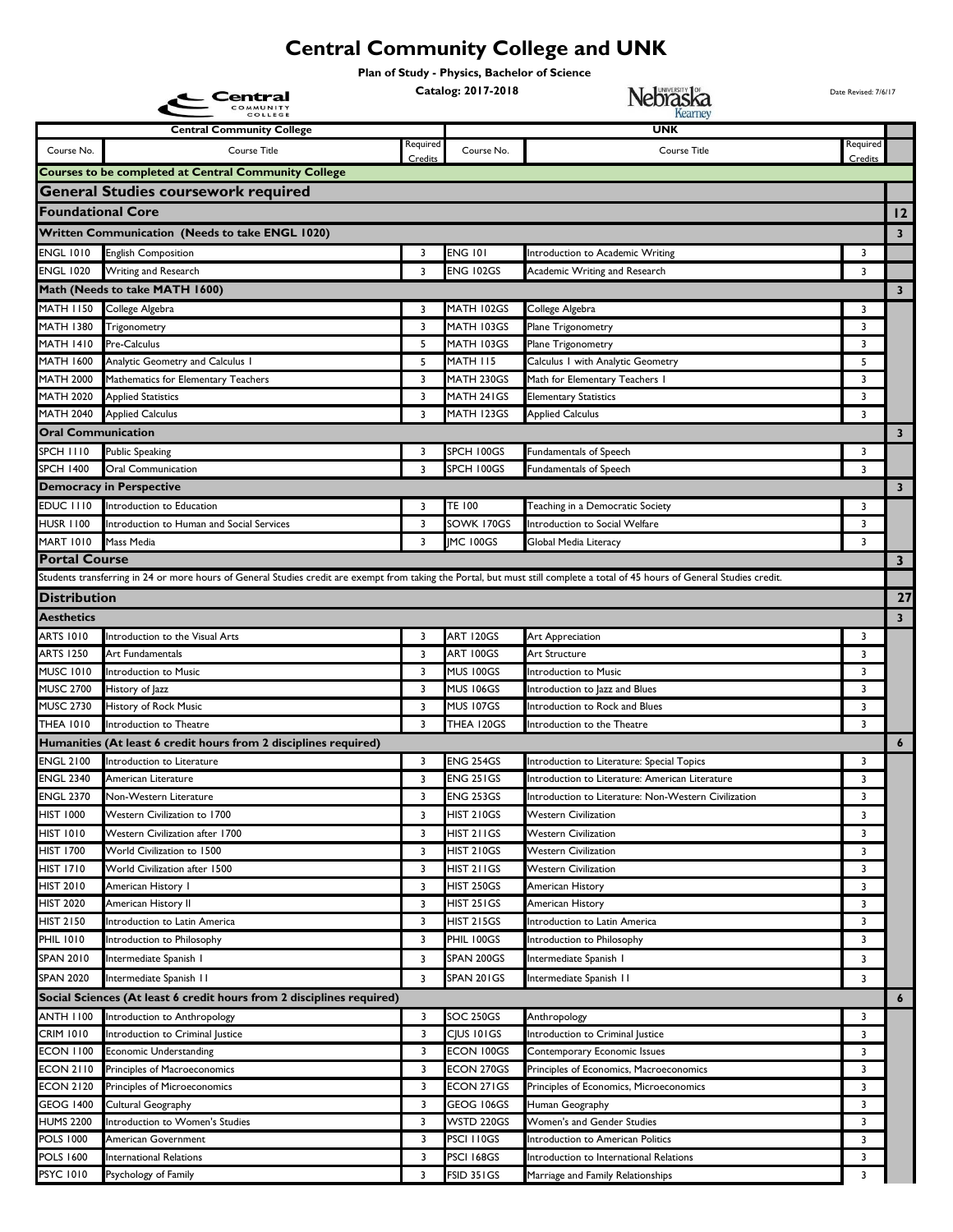| <b>Central Community College</b>     |                                                                                             |                | <b>UNK</b>                |                                                                                                                                                          |                               |                         |
|--------------------------------------|---------------------------------------------------------------------------------------------|----------------|---------------------------|----------------------------------------------------------------------------------------------------------------------------------------------------------|-------------------------------|-------------------------|
| Course No.                           | Course Title                                                                                | Required       | Course No.                | Course Title                                                                                                                                             | Required                      |                         |
| <b>PSYC 1810</b>                     | Introduction to Psychology                                                                  | Credits<br>3   | PSY 203GS                 | General Psychology                                                                                                                                       | Credits<br>3                  |                         |
| PSYC 2890                            | Developmental Psychology                                                                    | 3              | <b>PSY 230GS</b>          | Human Development                                                                                                                                        | 3                             |                         |
| <b>SOCI 1010</b>                     | Introduction to Sociology                                                                   | 3              | SOC 100GS                 | Introduction to Sociology                                                                                                                                | 3                             |                         |
| <b>SOIC 2150</b>                     | Issues of Unity and Diversity                                                               | 3              | ETHS 101GS                | Introduction to Ethnic Studies                                                                                                                           | 3                             |                         |
| <b>SOCI 2160</b>                     | Marriage and Family                                                                         | 3              | FSID 351GS                | Marriage and Family Relationships                                                                                                                        | 3                             |                         |
|                                      | <b>Natural Sciences (Needs to take PHYS 2110)</b>                                           |                |                           |                                                                                                                                                          |                               | 8                       |
| <b>BIOS 1010</b>                     | General Biology                                                                             | 4              | <b>BIOL 103GS</b>         | General Biology                                                                                                                                          | 4                             |                         |
| <b>BIOS 1090</b>                     | General Botany                                                                              | 4              | <b>BIOL 105GS</b>         | <b>Biology I</b>                                                                                                                                         | 4                             |                         |
| <b>BIOS 1120</b>                     | Principles of Zoology                                                                       | 4              | <b>BIOL 106GS</b>         | <b>Biology II</b>                                                                                                                                        | 4                             |                         |
| <b>BIOS 2490</b>                     | Principles of Microbiology                                                                  | 4              | BIOL 211GS                | Human Microbiology                                                                                                                                       | 4                             |                         |
| <b>CHEM 1050</b>                     | <b>Elements of Chemistry</b>                                                                | 4              | CHEM 145GS                | <b>Introductory Chemistry</b>                                                                                                                            | 4                             |                         |
| CHEM 1060                            | Basics of Organic Chemistry                                                                 | 4              | CHEM 150GS                | Introduction to Organic and Biochemistry                                                                                                                 | 4                             |                         |
| CHEM 1090                            | <b>General Chemistry</b>                                                                    | 4              | CHEM 160GS                | General Chemistry                                                                                                                                        | 3                             |                         |
|                                      |                                                                                             |                | CHEM 160LGS               | General Chemistry Laboratory                                                                                                                             | $\overline{\phantom{a}}$<br>3 |                         |
| CHEM 1100                            | General Chemistry II                                                                        | 4              | CHEM 161GS<br>CHEM 161LGS | <b>General Chemistry</b><br>General Chemistry Laboratory                                                                                                 | $\overline{\phantom{a}}$      |                         |
| <b>PHYS 1500</b>                     | Introduction to Physical Geography with Lab                                                 | 4              | GEOG 102GS                | Physical Geography II: The Lithosphere                                                                                                                   | 4                             |                         |
| <b>BIOS 1060</b>                     | <b>Environmental Science</b>                                                                | 3              |                           |                                                                                                                                                          |                               |                         |
| <b>BIOS 1070</b>                     | Environmental Science Lab                                                                   |                | PHYS 201GS                | Earth Science                                                                                                                                            | 4                             |                         |
| <b>PHYS 1010</b>                     | Earth Science                                                                               | 3              | PHYS 201GS                | Earth Science                                                                                                                                            | $\overline{4}$                |                         |
|                                      |                                                                                             | 4              | PHYS 100GS                | <b>Physical Science</b>                                                                                                                                  | 3                             |                         |
| PHYS 1100                            | <b>Physical Science</b>                                                                     |                | PHYS 100LGS               | Physical Science Laboratory                                                                                                                              | $\overline{\phantom{a}}$      |                         |
| <b>PHYS 1410</b>                     | General Physics I                                                                           | 5              | <b>PHYS 205GS</b>         | General Physics I                                                                                                                                        | 4                             |                         |
|                                      |                                                                                             |                | PHYS 205LGS               | Physics I Laboratory                                                                                                                                     | $\overline{\phantom{a}}$      |                         |
| <b>PHYS 1420</b>                     | General Physics II                                                                          | 5              | <b>PHYS 206GS</b>         | General Physics II                                                                                                                                       | 4                             |                         |
|                                      |                                                                                             |                | PHYS 206LGS               | Physics II Laboratory                                                                                                                                    |                               |                         |
| <b>PHYS 2010</b>                     | Meteorology: Intro to Atmosphere                                                            | 4              | PHYS 209GS<br>PHYS 275GS  | Meteorology<br>General Physics I (Calculus)                                                                                                              | 3<br>4                        |                         |
| <b>PHYS 2110</b>                     | General Physics I with Calculus                                                             | 5              | PHYS 275LGS               | General Physics I (Calculus) Laboratory                                                                                                                  | -1                            |                         |
|                                      |                                                                                             |                | PHYS 276GS                | General Physics II (Calculus)                                                                                                                            | 4                             |                         |
| <b>PHYS 2120</b>                     | General Physics II with Calculus                                                            | 5              | PHYS 276LGS               | General Physics II (Calculus) Laboratory                                                                                                                 | $\blacksquare$                |                         |
|                                      | <b>Analytical and Quantitative Thought</b>                                                  |                |                           |                                                                                                                                                          |                               | $\bf{0}$                |
| <b>MATH 2020</b>                     | <b>Applied Statistics</b>                                                                   | 3              | <b>MGT 233GS</b>          | <b>Business Statistics</b>                                                                                                                               | 3                             |                         |
| <b>BSAD 2020</b>                     | <b>Business Statistics</b>                                                                  | 3              | MGT 233GS                 | <b>Business Statistics</b>                                                                                                                               | 3                             |                         |
| <b>BTEC 1110</b>                     | Computer and Internet Literacy                                                              | 3              | CSIT 108GS                | Computers in Society                                                                                                                                     | 3                             |                         |
| <b>BTEC 1710</b>                     | <b>Word Specialist</b>                                                                      | $\overline{2}$ | CSIT 1001GS               | <b>Computing Environments: Word Processing</b>                                                                                                           | 3                             |                         |
| <b>BTEC 2310</b>                     | Microsoft Excel Specialist Certification Preparation                                        | I.             |                           |                                                                                                                                                          |                               |                         |
| <b>BTEC 1720</b>                     | <b>Excel Specialist</b>                                                                     | $\overline{2}$ | CSIT 1002GS               | Computing Environments: Spreadsheet                                                                                                                      | 3                             |                         |
| <b>BTEC 2320</b><br><b>BTEC 1740</b> | Microsoft Excel Specialist Certification Preparation<br><b>Access Specialist</b>            | $\overline{2}$ |                           |                                                                                                                                                          |                               |                         |
| <b>BTEC 2340</b>                     | Microsoft Access Specialist Certification Preparation                                       | -1             | CSIT 1003 GS              | Computing Environments: Date Base                                                                                                                        | 3                             |                         |
| <b>INFO 1100</b>                     | Introduction to Information Technology and Systems                                          | 3              | <b>TEC 150GS</b>          | Internetworking Literacy                                                                                                                                 | 3                             |                         |
| <b>INFO 1120</b>                     | Microcomputer Applications                                                                  | 3              | MIS 182GS                 | Software Productivity Tools                                                                                                                              | 3                             |                         |
| <b>INFO 1210</b>                     | Spreadsheets                                                                                | 3              | CSIT 1002GS               | Computing Environments: Spreadsheet                                                                                                                      | 3                             |                         |
| <b>INFO 1380</b>                     | Technology in Society                                                                       | 3              | CSIT 108GS                | <b>Computers in Society</b>                                                                                                                              | 3                             |                         |
| <b>INFO 1670</b>                     | <b>IT Essentials</b>                                                                        | 3              | <b>ITEC 150GS</b>         | Internetworking Literacy                                                                                                                                 | 3                             |                         |
| <b>INFO 1700</b>                     | Database Concepts and Design                                                                | 3              | CSIT 1003GS               | <b>Computing Environments: Date Base</b>                                                                                                                 | 3                             |                         |
| <b>INFO 1800</b>                     | Visual Basic Programming                                                                    | 3              | CSIT I I I GS             | <b>Applied Computer Programming</b>                                                                                                                      | 3                             |                         |
| <b>INFO 2820</b>                     | <b>JAVA Programing</b>                                                                      | 3              | CSIT 130GS                | Introduction to Computer Science                                                                                                                         | 4                             |                         |
| <b>INFO 2830</b>                     | C# Programming                                                                              | 3              | CSIT I I I GS             | Applied Computer Programming                                                                                                                             | 3                             |                         |
| <b>MUSC 1470</b>                     | Music Theory I                                                                              | 3              | <b>MUS 200GS</b>          | Theory I                                                                                                                                                 | 3                             |                         |
| <b>Wellness</b>                      |                                                                                             |                |                           |                                                                                                                                                          |                               | $\mathbf{0}$            |
| NUTR 1470                            |                                                                                             |                |                           |                                                                                                                                                          |                               |                         |
|                                      | Nutrition                                                                                   | 3              | FSID I I OGS              | Introduction to Nutrition                                                                                                                                | 3                             |                         |
| <b>BSAD 1010</b>                     | Consumer Problems                                                                           | 3              | FSID 160GS                | Personal Money Management                                                                                                                                | 3                             |                         |
| <b>PSYC 2860</b>                     | Abnormal Psychology                                                                         | 3              | PSY 231GS                 | Abnormal Behavior and Society                                                                                                                            | 3                             |                         |
| PHED 1050                            | Physical Education-Walking and Jogging                                                      | 3              | <b>PE 110GS</b>           | <b>Basic Sports</b>                                                                                                                                      | 3                             |                         |
| <b>PHED 1400</b>                     | Personal Health                                                                             | 3              | <b>PE 150GS</b>           | Healthy, Wealthy and Wise                                                                                                                                | 3                             |                         |
|                                      |                                                                                             |                |                           | Need to reach 27 credit hour minimum in Distribution (Aesthetics, Humanities, Social Sciences, Natural Sciences, Analytical and Quantitative Thought and |                               | $\overline{\mathbf{4}}$ |
|                                      | Wellness) - Pick 4 more credits                                                             |                |                           |                                                                                                                                                          |                               |                         |
| <b>Capstone</b>                      |                                                                                             |                |                           |                                                                                                                                                          |                               |                         |
|                                      | Transfer students must take this course at UNK                                              |                |                           |                                                                                                                                                          |                               |                         |
|                                      | <b>BS Science-Related Course Requirements</b><br>MATH 2070 Analytic Geometry and Calculus 2 | 5              | <b>MATH 202</b>           | Calculus 2 with Analytic Geometry                                                                                                                        | 5                             | 8                       |